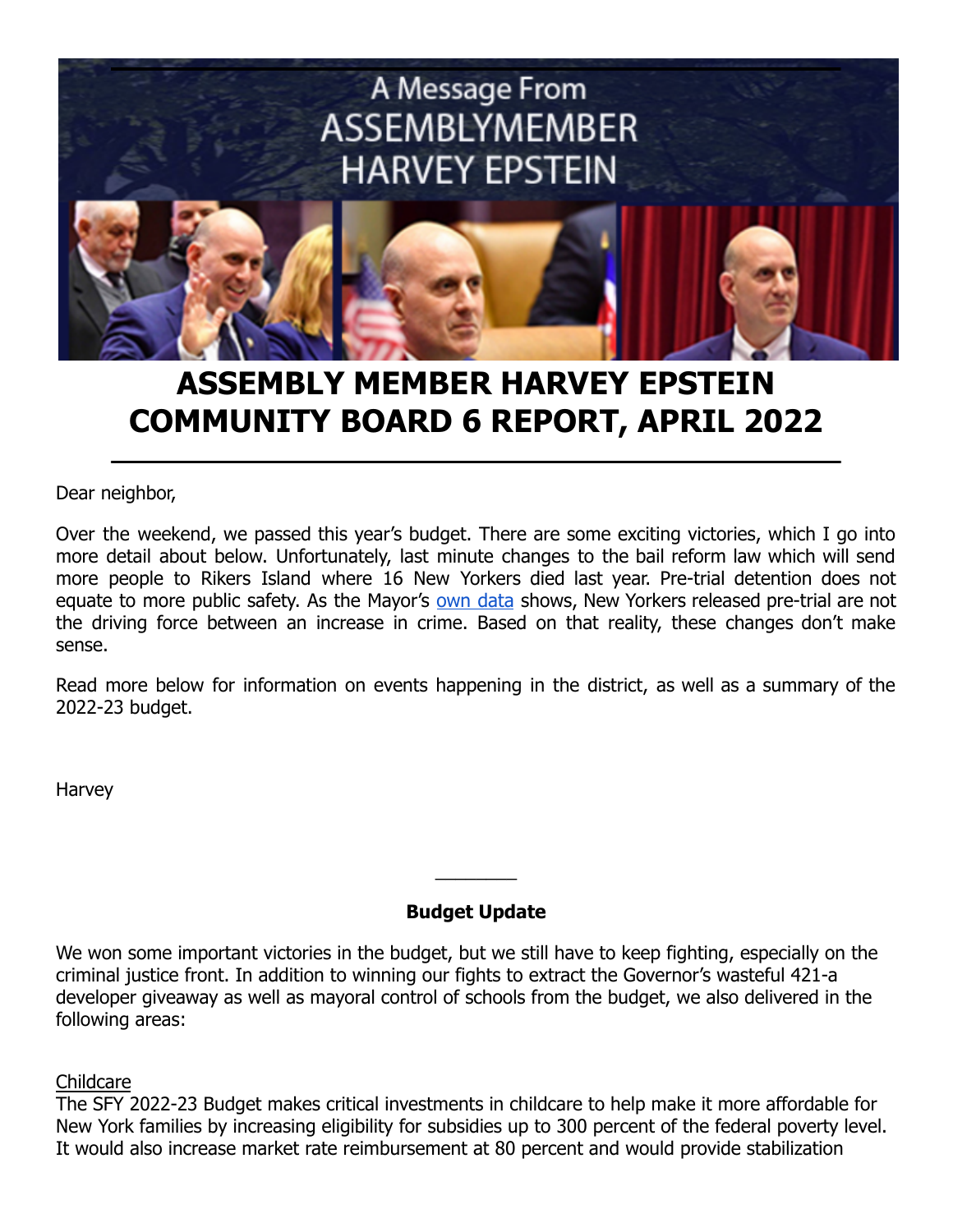grants including funds for wages and other provider needs. Unfortunately undocumented Children were excluded.

## Education

This year's budget includes an historic \$31.2 billion in School Aid, and \$21.3 billion in Foundation Aid. It also includes \$1.1 billion for Universal Prekindergarten.

## Higher Education

The approved SFY 2022-23 Budget includes \$48.8 million for SUNY and \$59.6 million for CUNY to fully reimburse each system and accelerate the planned elimination of the Tuition Assistance Program (TAP) gap by two years. Many New York students and families rely on grants and scholarships as they consider how to afford higher education options. The enacted budget includes \$150 million to expand TAP eligibility to 75,000 additional part-time students and \$5 million to restore TAP eligibility for incarcerated individuals. Finally, the enacted budget extends \$2 million in funding to support students with disabilities.

## Rental & Housing Arrears

This budget makes critical investments in rent and homeownership relief to help New Yorkers stay in their homes, including \$1.1 billion in funding for the Emergency Rental Assistance Program (ERAP) and the Landlord Rental Assistance Program (LRAP), as well as \$250 million for a utility arrears program, to be administered by the Department of Public Service.

This budget also allocates \$350 million in capital for NYCHA, which is the greatest single investment by the state in the last 20 years.

## **Environment**

The Budget authorizes an additional \$1.2 billion for the Clean Water, Clean Air, and Green Jobs Environmental Bond Act, bringing the total investment to \$4.2 billion. In addition to the Bond Act, the Budget contains a record \$400 million Environmental Protection Fund to support climate change mitigation projects, improve agricultural resources, protect our water sources, advance conservation efforts, and provide recreational opportunities for all New Yorkers. The enacted budget also includes \$2 million for municipal composting projects to help drive down greenhouse gas emissions caused by food scraps rotting in landfills.

Lastly, I want to applaud Speaker Heastie for standing up and fighting for facts and against fear. Unfortunately, politics have overtaken policy this year. In combination with the resurgence of failed broken windows policing in New York City the last minute changes to the historically successful bail reform law are going to put more people in jail. These changes will disproportionately impact low income people of color. This is a moral and policy failure that will senselessly spend public dollars on incarcerating poor people. While there is so much good in this budget, the rollbacks to the bail law come up short for New Yorkers.

# **Straus InterAgency Safety Meeting**

 $\overline{\phantom{a}}$ 

On Thursday April 7th, my team organized an InterAgency safety meeting for the tenants of NYCHA Straus Houses. About a month ago, I visited the tenant association at Straus Houses to host mobile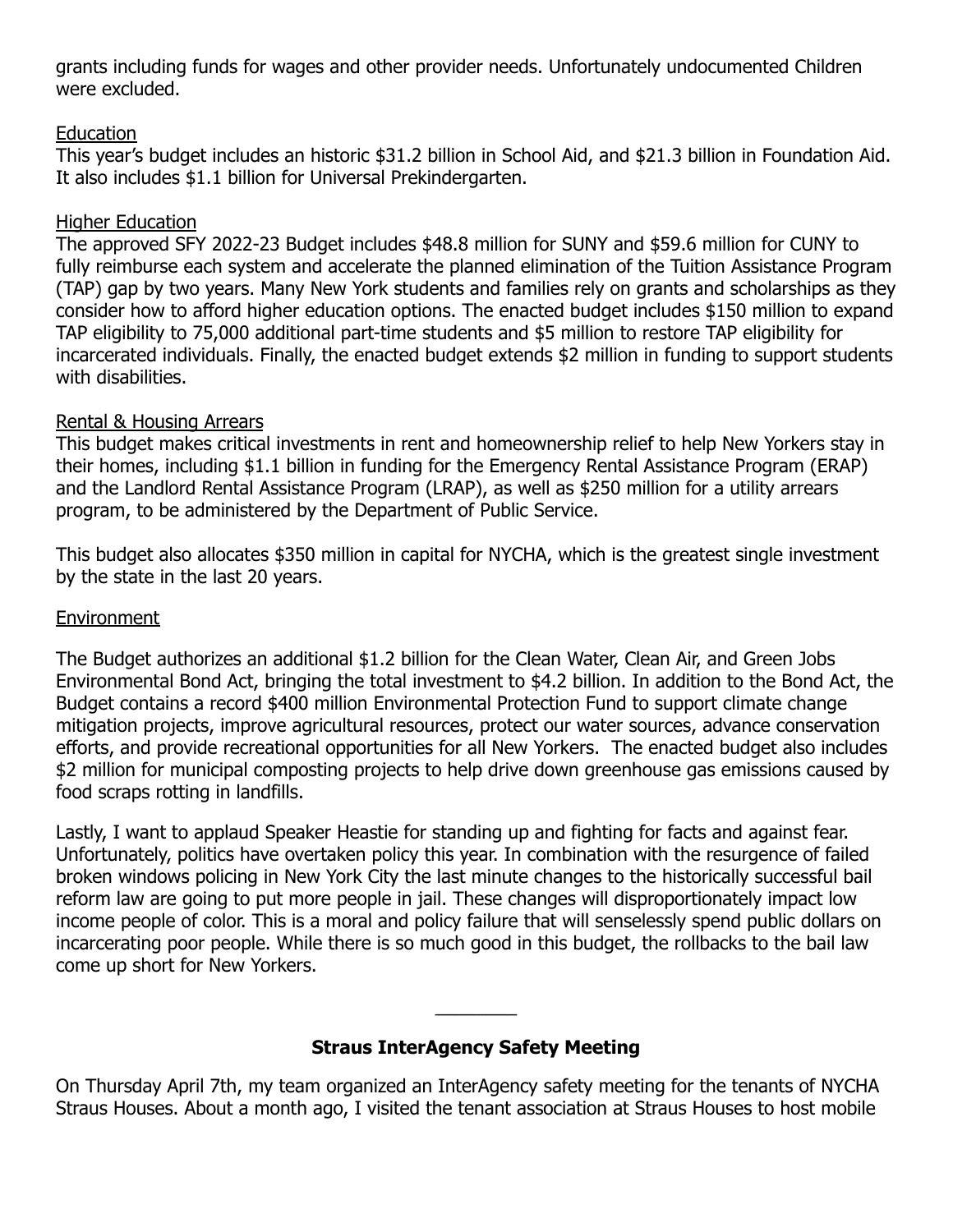office hours and provide support for tenants where I learned of safety issues that have concerned residents.

As a follow up to that event, we brought in multiple city agencies to come up with creative next steps on addressing violence. Agencies present at the meeting included the 13th Precinct, NYCHA, the Department of Homeless Services, the Administration for Children Services, the Department of Health and Mental Hygiene, the Manhattan DA's office, and the offices of Council Member Rivera, Senator Hoylman, and Congresswoman Carolyn Maloney. My office will continue to monitor safety issues at Straus.

## **Walkthrough with the 13th Precinct**

**\_\_\_\_\_\_\_\_**

My office has been monitoring sidewalk and accessibility issues outside of the 13th Precinct and at the bus stop on 3rd Avenue and 21st Street. My team met with Deputy Inspector Figueroa and his team, Community Board 6, Senator Hoylman's office, and Council Member Rivera's office to discuss various ADA compliance issues on the sidewalk coming from other law enforcement vehicles in which the 13th precinct has been monitoring. Our offices also monitored issues with curb access for the M101, 102 and 103 buses at the northbound bus stop. We will be following up with the NYC Department of Transportation and NYC Transit Authority.

#### LES Ecology Center Earth Month Events - Throughout April

**Earth Day Initiative** Thursday, April 21, 12 - 7 PM Join us as we convene at Union Square for our Earth Day 2022 event, which will provide a valuable space for the climate and environmental communities to connect with the public, meet and learn from one another, and bring new people into the movement. [To learn more, click here.](http://www.earthdayinitiative.org/)

**Compost By Bike: An Earth Day Community Ride** Saturday, April 23, 9:30 AM Join us for a 12-mile composting community ride from Harlem through Central Park to the East Village! In celebration of Earth Day, we'll show you how NYC's food scraps get recycled on a local level at 4 community composting sites. [SIGN UP HERE.](https://www.eventbrite.com/e/303871687397)

**Cooking with Food Scraps Virtual Workshop** Thursday, April 28, 6 - 7:30 PM Join Lower East Side Ecology Center and the Mulberry Street Library for this virtual workshop where you will learn how to reduce your kitchen waste by turning food scraps into easy and delicious recipes in the kitchen. We will also learn more about food waste and how community composting is a sustainable solution to the environmental harms of landfill food waste. [SIGN UP HERE.](https://www.eventbrite.com/e/online-cooking-with-food-scraps-with-the-lower-east-side-ecology-center-tickets-310788545907)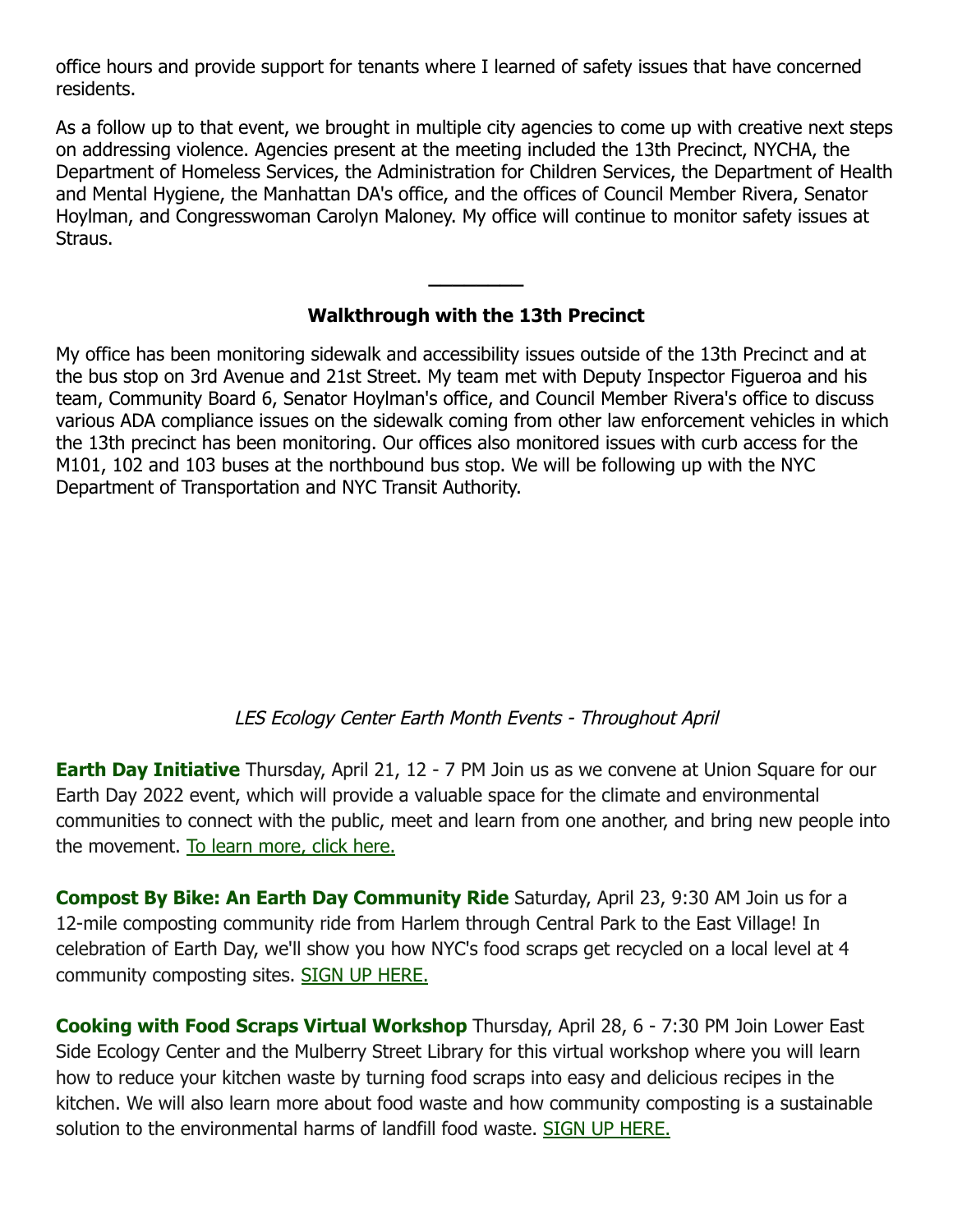**Nature City Challenge - Seward Park** Sunday, May 1, 10:30 AM Join the Lower East Side Ecology Center and the Seward Park Conservancy to document species at Seward Park during the Nature City Challenge. The annual City Nature Challenge is encouraging all New Yorkers to help make as many iNaturalist observations as we can to document the city's biodiversity. [SIGN UP HERE.](https://www.eventbrite.com/e/city-nature-challenge-in-seward-park-tickets-309061931557)

**Live Guided Birding Tour at Corlears Hook Park** Saturday, April 30, 8 - 10 AM Join us to observe the many species of birds stopping by Corlears Hook Park. Bring binoculars and a camera if you have them. [SIGN UP HERE.](https://www.eventbrite.com/o/les-ecology-center-13297911311)

## **E-Waste Events All events are held from 10 AM to 2 PM - rain or shine, unless otherwise noted**

- 4/23/22 [Maspeth \(Federal Savings Bank\)](https://www.lesecologycenter.org/wp-content/uploads/2019/08/4_23_22_-Maspeth.pdf) \*12 4PM
- 4/24/22 [Park Slope \(John Jay Educational Campus\)](https://www.lesecologycenter.org/wp-content/uploads/2022/03/04_24_22_Park-Slope-1.pdf)
- 4/30/22 [Financial District \(Fulton Street](https://www.lesecologycenter.org/wp-content/uploads/2020/02/4_30_22_-Downtown-pdf.jpg) b/w Ryders [Alley & Cliff St](https://www.lesecologycenter.org/venue/fulton-street-b-w-ryders-alley-cliff-st/)[\)](https://www.lesecologycenter.org/wp-content/uploads/2020/02/4_30_22_-Downtown-pdf.jpg)
- 5/01/22 [Brooklyn Heights \(First Unitarian Congregational](https://www.lesecologycenter.org/wp-content/uploads/2019/05/05_01_22-Brooklyn-Heights.pdf) Society)

**Please check our** [FAQs](https://www.lesecologycenter.org/programs/ewaste/ewaste-faq/) **to see what we do and don't accept and our** [calendar page](http://https//www.lesecologycenter.org/calendar/category/ewaste/ewaste-events/2021-04/) **for additional events.**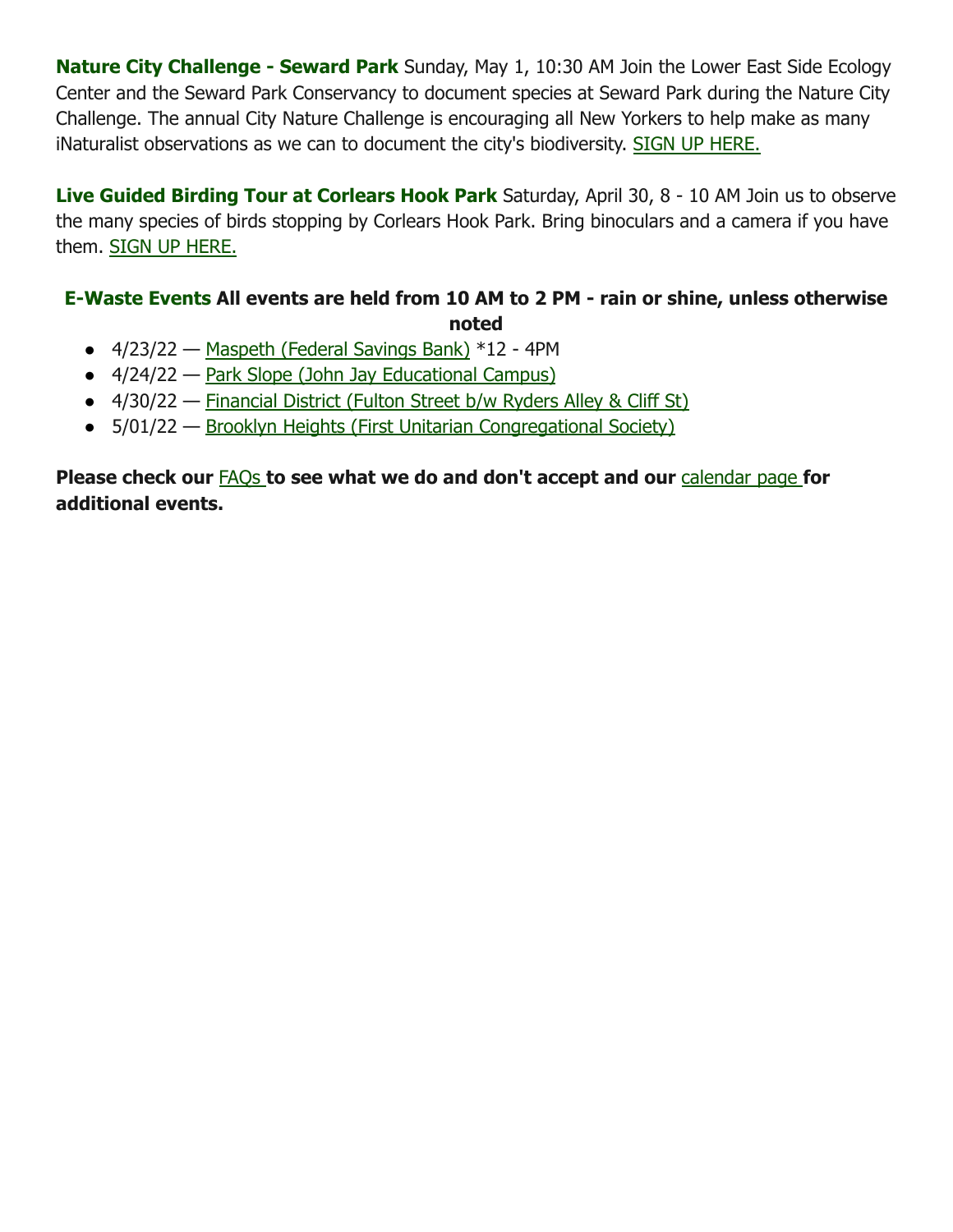## Salsa Not War - 4/23 @ 4:00 PM - 7:00 PM

 $\overline{\phantom{a}}$ 



See flyer for details.

#### UPCOMING TIME'S UP! EVENTS - April through June

 $\overline{\phantom{a}}$ 

The weather is starting to get warmer so Time's Up Environmental Organization will start to increase our outdoor events, workshops, bike rides and campaigns. If you would like to help in any way contact us at timesup.events@gmail.com. We are especially looking for ride leaders and bicycle mechanics. Environmental awareness, cycling and sustainable urban design continue to increase in NYC and beyond. Let's continue to work together to continue this positive, sustainable change.

#### BIKE RIDE AND RALLY FOR UNIVERSAL HEALTH CARE

Saturday, April 9. 12pm

Start at Bellevue Hospital (462 1st Ave. Between 26th and 28th St) on bike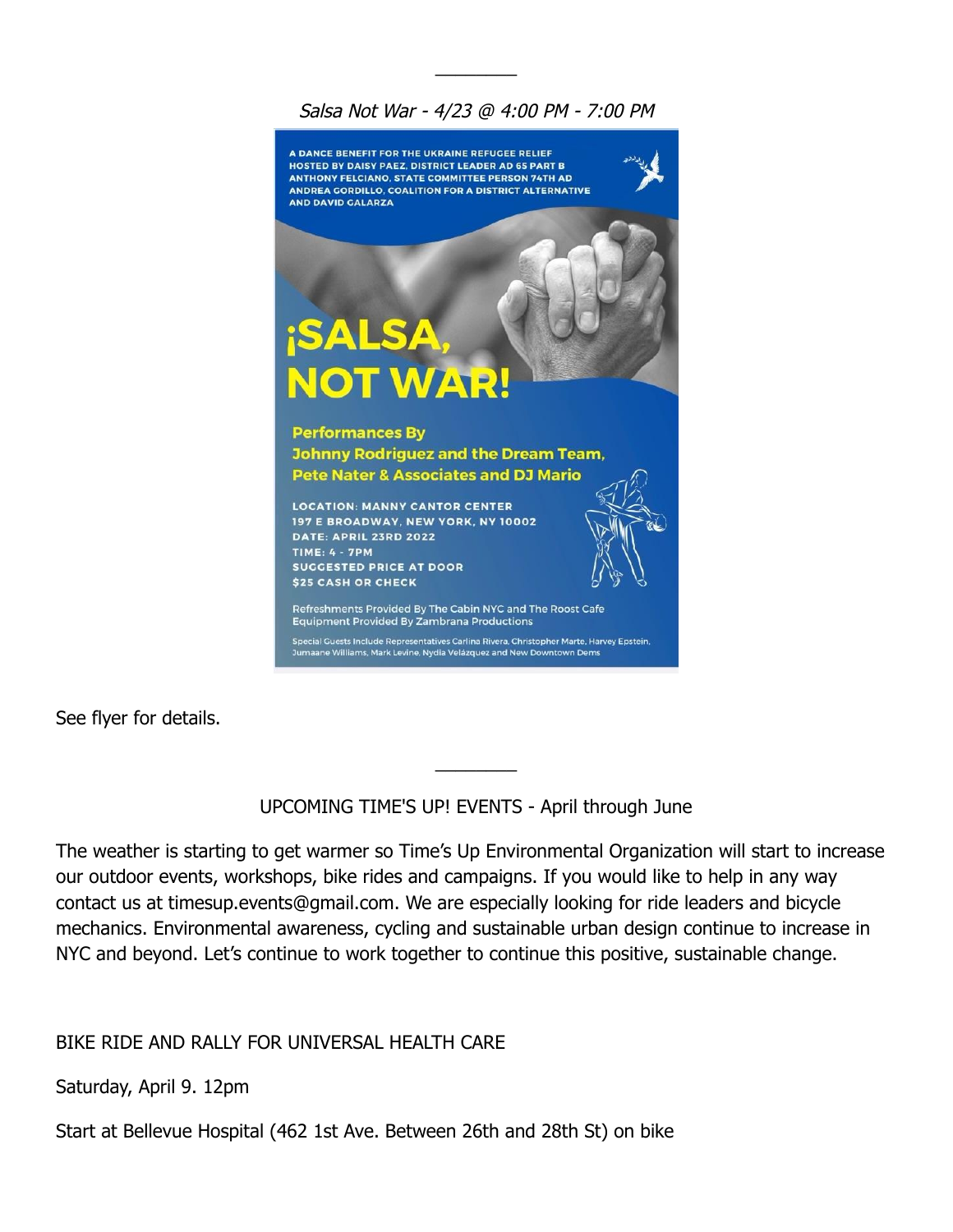Bike ride and rally for universal healthcare. Come join this healthy bike ride and help change the system to provide healthcare for all. We will end at Lincoln Hospital with speakers and refreshments for all.

## COMMUNITY GARDEN VOLUNTEER DAYS

Come Join Time's Up! and local communities as we help cultivate these beautiful community gardens (the below three gardens):

#### 1) GREEN OASIS COMMUNITY GARDEN

8th St between Ave C & D

1st Sunday of each month

Sunday, April 3rd at 12pm

Sunday, May 1st at 12pm

Sunday, June 5 at 12pm

Come learn about composting and how to repurpose organic waste and turn it into quality soil at this easy-going and informative workshop.

## 2) LA PLAZA COMMUNITY GARDEN

SW corner 9th St & Ave C

2nd Saturday of each month

Saturday, April 9th at 12pm

Saturday, May 14th at 12pm

3) CARMEN'S GARDEN

117 Avenue C, between 7th & 8th Streets

3rd Saturday of each month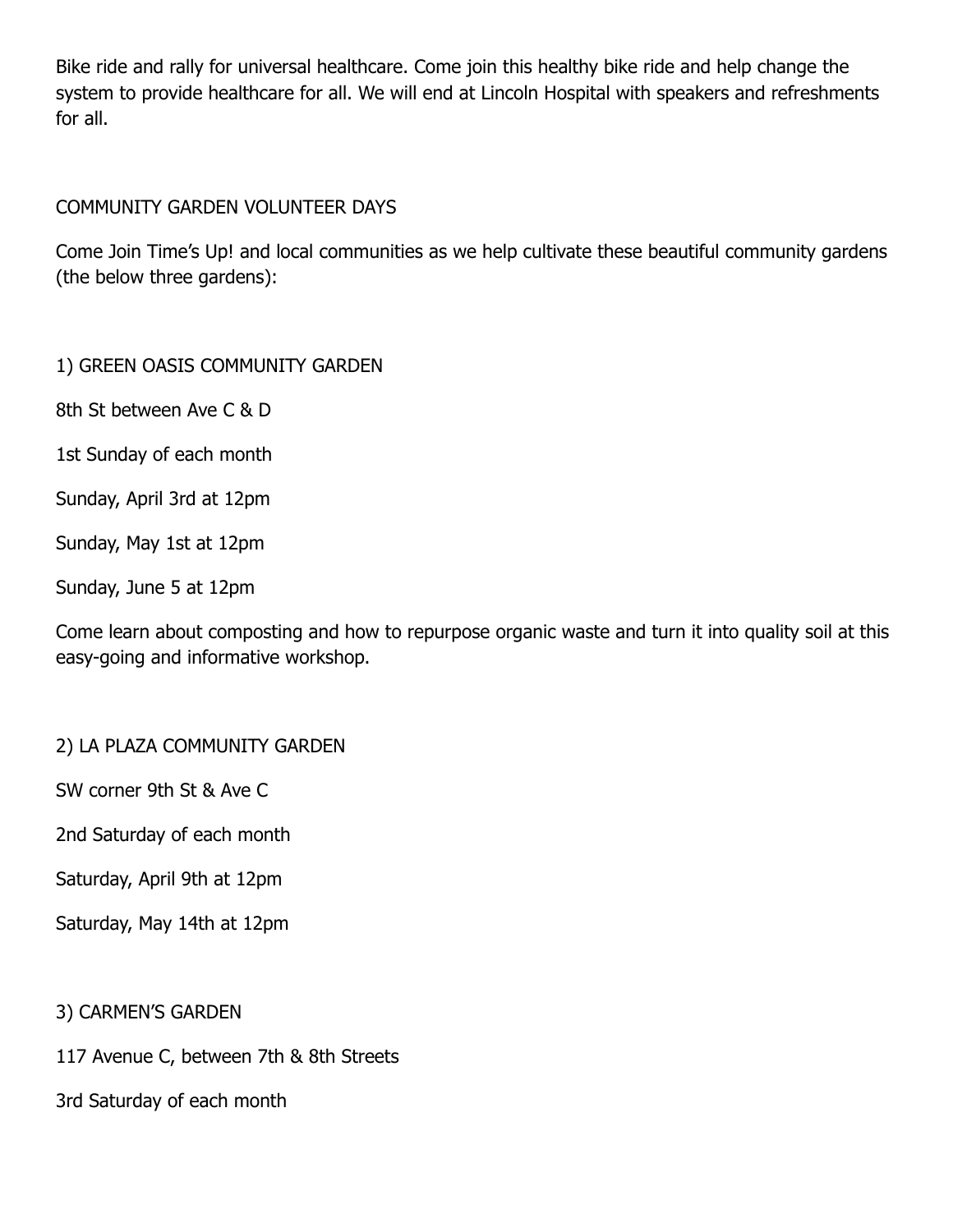Saturday, April 16th at 12pm

Saturday, May 21st at 12pm

Saturday, June 18th at 12pm

Come Join Time's Up! and local communities as we help cultivate these beautiful community gardens.

## HONEY BEE WORKSHOP

Saturday May 28 at 12pm. Saturday June 11th at 12pm

Green Oasis Community Garden, 8th St between Avenues C and D NYC

Come learn the basics of beekeeping for city honey bees and their importance to the urban environment. From pollination to good tasting honey, learn from bee expert Dan Rothschild of City Bees and Peas.

## FIX YOUR OWN BIKE WORKSHOP

Time's Up! Brooklyn Space 99 South 6th St, Brooklyn (under the Williamsburg Bridge)

Sundays & Wednesdays, 5:30pm-8:30pm

Open shop - you use our tools and stands to work on your bike. Experienced mechanics will be present to answer questions but you do the work. Bike workshops are free but we strongly encourage you to make a donation or become a Time's Up member to help support our efforts. If you have a big project in mind please be considerate of the time and plan ahead.

## TRACKING GREEN INFRASTRUCTURE AND WATER LINES

(East Village Walking Tour with Green Map)

Sunday May 8th, 4pm

Meet @ the Museum of Reclaimed Urban Space (155 Ave C)

Learn about the impact of water on a frontline community over time during this Jane's Walk brought to you in conjunction with Green Map NYC, Interference Archive and LES Breathe. Track the subterranean streams that crossed the historical salt marsh around Avenue C and visit nearby installed and planned green infrastructure.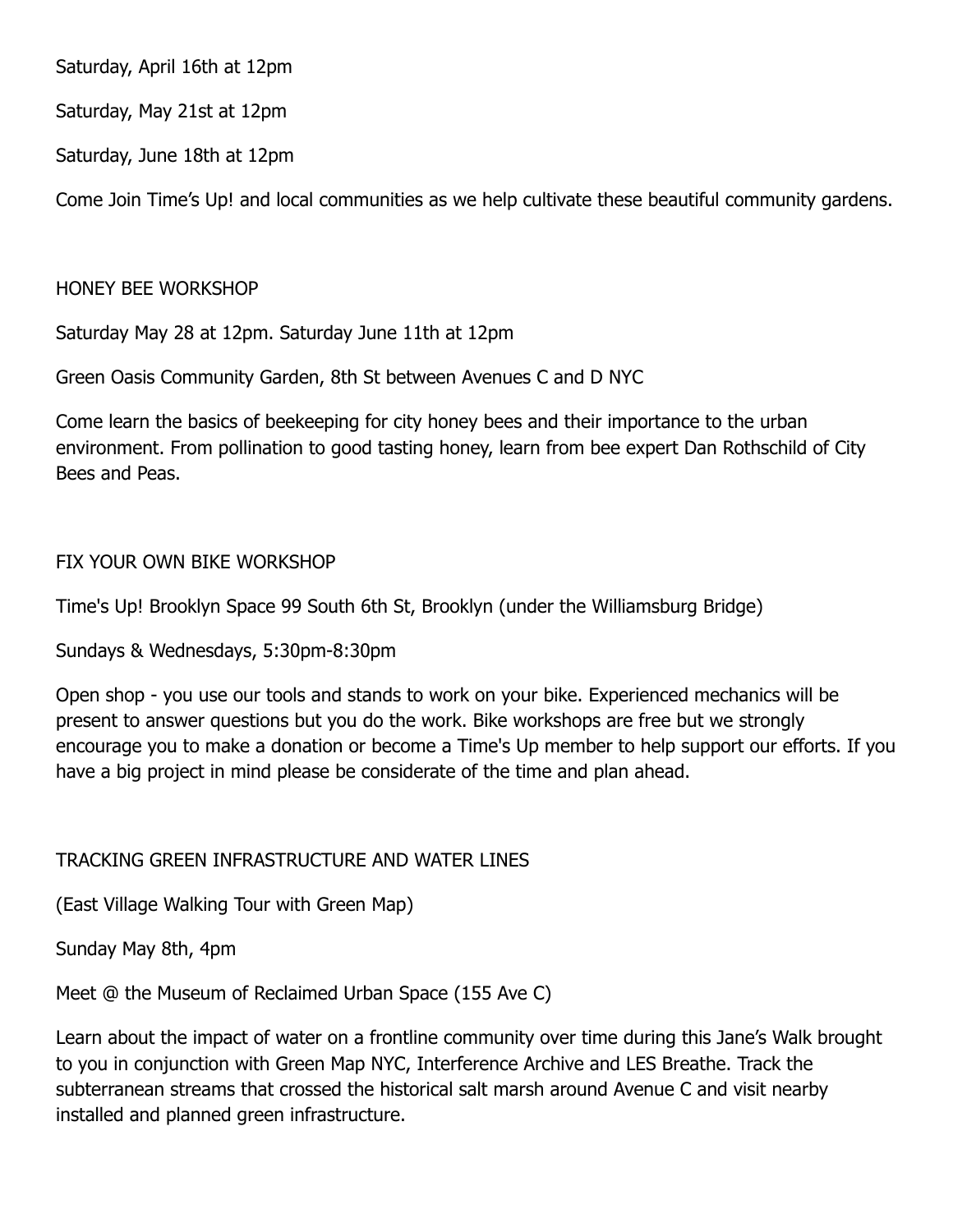#### PROSPECT PARK MOONLIGHT BIKE RIDE

Grand Army Plaza Entrance to Prospect Park, Brooklyn

Saturday, May 28th. 7:15pm

Saturday, June 25th. 7:15pm

Meets the fourth Saturday of every month at 7:15pm at Grand Army Plaza entrance to Prospect Park, Brooklyn. Discover Prospect Park at night with a peaceful ride that visits the park's little-known treasures. Bicycle lights are recommended.

#### FULL MOON CELEBRATION

Sunday night, May 15th. 8pm

La Plaza Community Garden, SW corner of 9th St & Ave C

Celebrate the light of the full moon in La Plaza. Pause and be guided into unconscious bliss under the healing light of the moon with a meditation. Then reconnect sonically with ourselves and the planet. Get up and move with the moon in a moon circle of healing, sounds and higher consciousness. Release your limitations and step into nature.

CRITICAL MASS - MANHATTAN

Last Friday of the Month, 7pm

Union Square Park-North

This Critical Mass bike ride will be a celebration of future renewable energy and non-polluting transportation. Critical Mass meets the last Friday of every month in over 200 cities around the world. NYC's Critical Mass and group bike rides increased bike riding and created the sustainable, safe infrastructure that we now enjoy today in NYC.